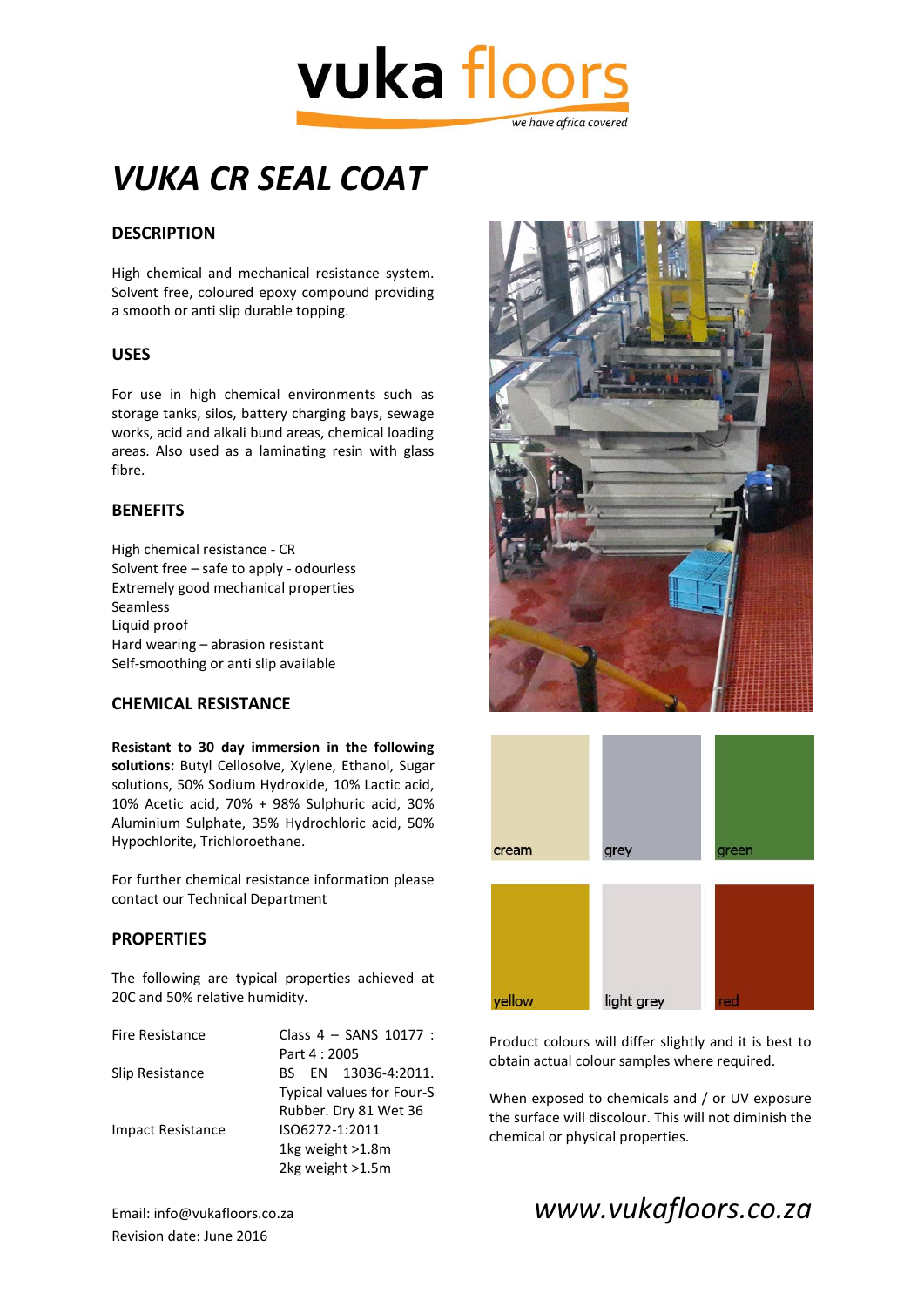# vuka floor we have africa covered

### *VUKA CR SEAL COAT*

| Abrasion Resistance   | SANS 1149:2012                     |
|-----------------------|------------------------------------|
| Water Permeability    | Nil – Contest test.                |
|                       | (Impermeable)                      |
| Compressive Strength: | >70 N/mm <sup>2</sup> SM SABS      |
|                       | 863:1994                           |
| Flexural Strength:    | >25 N/mm <sup>2</sup> SM SABS      |
|                       | 864:1994                           |
| Tensile Strength:     | >20 N/mm <sup>2</sup> SM SABS      |
|                       | 1253:1994                          |
| Bond Strength:        | Greater than cohesive              |
|                       | strength of 25N/mm <sup>2</sup>    |
|                       | concrete > $1.5$ N/mm <sup>2</sup> |
|                       | Proceg Dyna                        |
| Light traffic $@$ 20C | 24hrs                              |
| Heavy traffic @ 20C   | 2 Days                             |
| Full cure @ 20C       | 9 Days                             |
| Overcoat 25 C         | 5hrs to 24hrs                      |
| Theoretical coverage  | $6m2/$ Litre per coat              |
| Service temperature   |                                    |
| Permanent             | Wet 60 C<br>Dry 40 C               |
| Short term            | Dry 60 C<br>Wet 80 C               |
|                       |                                    |

#### **SURFACE REQUIREMENTS**

Concrete / Grano surfaces must have a minimum compressive strength of 25N/mm<sup>2</sup>, a minimum tensile strength of 1.5N/mm<sup>2</sup>, be at least 40mm thick. The substrate must be dry, free of oils waxes fats and other contaminants. Vacu-blasting, scarification, abrasive grinding followed by vacuum cleaning is preferred. The surface must show open pores throughout with exposed aggregate. **Acid etching is not acceptable.**

#### **MIXING**

Do not split kits. Vuka Prime 102 to be mixed and installed at 4m<sup>2</sup>/Litre as per technical datasheet. Vuka CR Seal Coat – pre stir base and activator. Add the entire activator to the base and using a slow speed paddle fitted to a vari speed drill at 300rpm mix for 2 minutes until even coloured. Be sure to run the paddle along the container sides and bottom to blend in unmixed components which might cling to walls.

#### **APPLICATION**

Apply the Vuka Prime 102 by roller and allow to cure. Apply 2 coats Vuka CR Seal Coat by roller.

### **OPTIONAL FINISHES**

Standard finish: Gloss Optional finish LAS - Light Anti Slip MAS - Medium Anti Slip HAS – Heavy Anti Slip

#### **CURING**

At 25C constant, excessive traffic, aqueous contact and exposure to aggressive chemicals should only take place after 7 days when full cure has been achieved. At 10C constant, full cure would take a minimum of 12 days.

#### **STORAGE**

12 Months from date of production if stored in original sealed containers in dry conditions at temperatures between +5C and +30C.

#### **HEALTH AND SAFETY**

Use of basic principles of industrial hygiene and protective clothing such as gloves, goggles, masks will enable the product to be used safely. Splashes into eyes should be washed immediately with clear water and medical advice sought.

#### **BILL OF QUANTITY DESCRIPTIONS**

Contact Vuka Floors for a detailed bill description to suit your specific requirements.

#### **MODEL SPECIFICATION**

Prepare surface and prime with Vuka Prime 102 at 4m2/L then install 2 coats Vuka CR Seal Coat solvent free epoxy at 4m2/l per coat in strict accordance with the technical data obtainable from Vuka Floors. All work to be done by Vuka Floors approved applicators.

#### **REFERENCE PANEL**

A reference sample should be installed by the applicator prior to the start of the contract to

### Email: info@vukafloors.co.za *www.vukafloors.co.za*

Revision date: June 2016